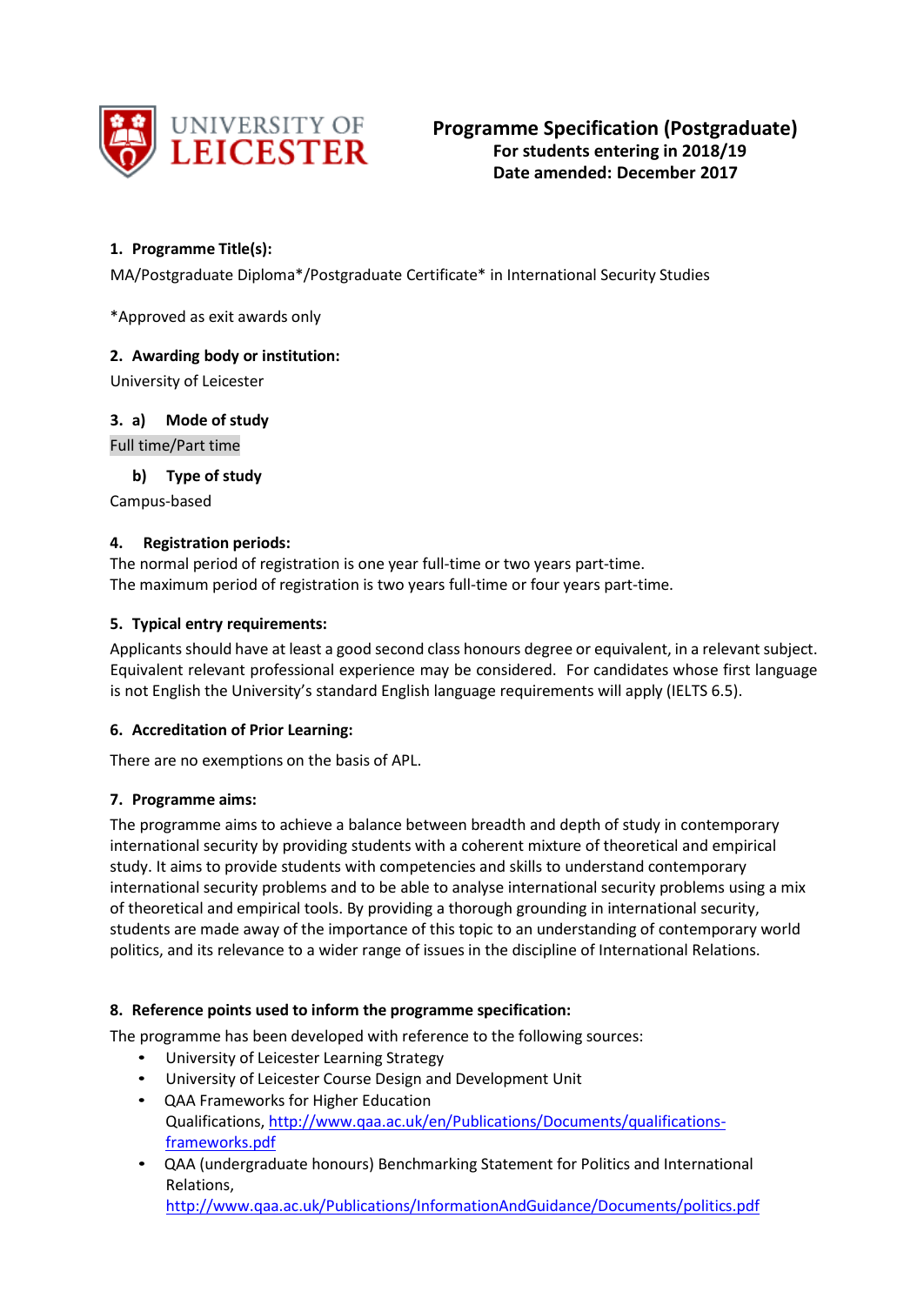### **9. Programme Outcomes:**

|        | <b>Intended Learning Outcomes</b>                                                                                                                                                                                                                                                   | <b>Teaching and</b>                                                                                                                   | <b>How Demonstrated?</b>                                                                                                            |  |
|--------|-------------------------------------------------------------------------------------------------------------------------------------------------------------------------------------------------------------------------------------------------------------------------------------|---------------------------------------------------------------------------------------------------------------------------------------|-------------------------------------------------------------------------------------------------------------------------------------|--|
|        |                                                                                                                                                                                                                                                                                     | <b>Learning Methods</b>                                                                                                               |                                                                                                                                     |  |
|        | (a) Subject and Professional skills                                                                                                                                                                                                                                                 |                                                                                                                                       |                                                                                                                                     |  |
|        | <b>Knowledge</b>                                                                                                                                                                                                                                                                    |                                                                                                                                       |                                                                                                                                     |  |
| MA     | Advanced knowledge of the major<br>themes and issues in international<br>security and its cognate field,<br>international relations                                                                                                                                                 | Seminars; directed reading;<br>independent research;<br>dissertation supervision                                                      | Oral presentations; essays;<br>dissertation; contributions to<br>discussions (formative);<br>problem-based exercises<br>(formative) |  |
| PGDip  | Advanced Knowledge of the major<br>themes and issues in international<br>security and its cognate field,<br>international relations                                                                                                                                                 | Seminars; directed reading;<br>independent research                                                                                   | Oral presentations; essays;<br>contributions to discussions<br>(formative); problem-based<br>exercises (formative)                  |  |
| PGCert | Knowledge of the major themes and<br>issues in international security and its<br>cognate field, international relations.                                                                                                                                                            | Seminars; directed reading;<br>independent research                                                                                   | Oral presentations; essays;<br>contributions to discussions<br>(formative); problem-based<br>exercises (formative)                  |  |
|        |                                                                                                                                                                                                                                                                                     | <b>Concepts</b>                                                                                                                       |                                                                                                                                     |  |
| MA     | Enhanced grasp of nature and<br>significance of international security<br>Ability to evaluate appropriate theories<br>of international security and apply<br>these to security policy analysis                                                                                      | Seminars; directed reading;<br>independent research;<br>dissertation supervision                                                      | Oral presentations; essays;<br>dissertation; contributions to<br>discussions (formative);<br>problem-based exercises<br>(formative) |  |
| PGDip  | Enhanced grasp of nature and<br>significance of international security<br>Ability to evaluate appropriate theories<br>of international security and apply<br>these to security policy analysis                                                                                      | Seminars; directed reading;<br>independent research                                                                                   | Oral presentations; essays;<br>contributions to discussions<br>(formative); problem-based<br>exercises (formative)                  |  |
| PGCert | Grasp of nature and significance of<br>international security<br>Knowledge of appropriate theories of<br>international security and how these<br>are applied to security policy analysis                                                                                            | Seminars; directed reading;<br>independent research;                                                                                  | Oral presentations; essays;<br>contributions to discussions<br>(formative); problem-based<br>exercises (formative)                  |  |
|        | <b>Techniques</b>                                                                                                                                                                                                                                                                   |                                                                                                                                       |                                                                                                                                     |  |
| MA     | Mastery of key theories and concepts,<br>methodological tools, and<br>bibliographical, writing, oral and critical<br>skills<br>Understanding of both quantitative and<br>qualitative research methods, and their<br>application to international security<br>analysis               | Induction; library and study<br>skills workshops; seminars;<br>directed reading;<br>independent research;<br>dissertation supervision | Oral presentations; essays;<br>dissertation; contributions to<br>discussions (formative);<br>problem-based exercises<br>(formative) |  |
| PGDip  | Confident application of key theories<br>and concepts, methodological tools,<br>and bibliographical, writing, oral and<br>critical skills<br>Understanding of both quantitative and<br>qualitative research methods, and their<br>application to international security<br>analysis | Induction; library and study<br>skills workshops; seminars;<br>directed reading;<br>independent research                              | Oral presentations; essays;<br>contributions to discussions<br>(formative); problem-based<br>exercises (formative)                  |  |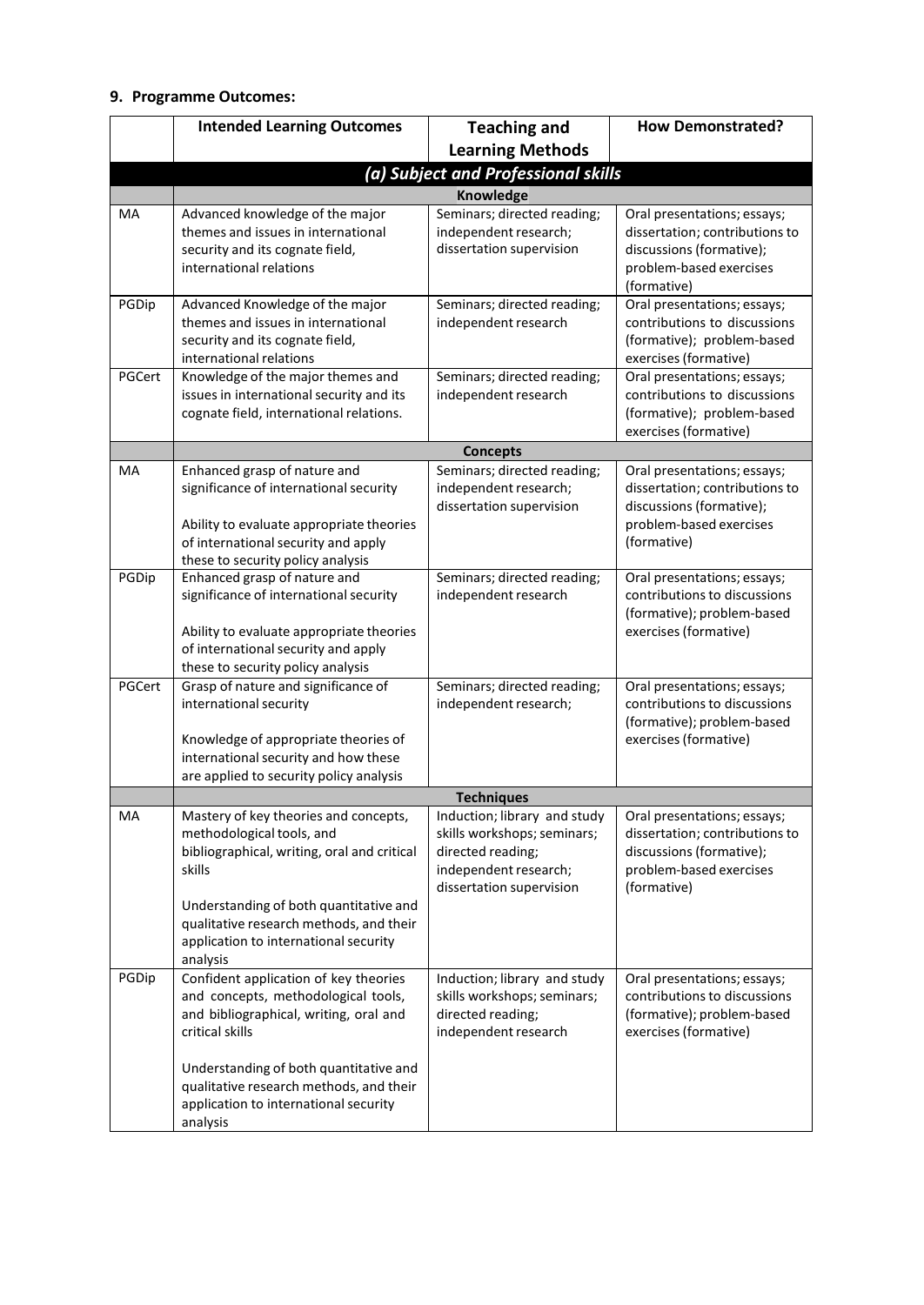|        | <b>Intended Learning Outcomes</b>                                                                                                                                                                                                     | <b>Teaching and</b>                                                                                              | <b>How Demonstrated?</b>                                                                                           |  |
|--------|---------------------------------------------------------------------------------------------------------------------------------------------------------------------------------------------------------------------------------------|------------------------------------------------------------------------------------------------------------------|--------------------------------------------------------------------------------------------------------------------|--|
|        |                                                                                                                                                                                                                                       | <b>Learning Methods</b>                                                                                          |                                                                                                                    |  |
| PGCert | Knowledge of key theories and<br>concepts, methodological tools, and<br>bibliographical, writing, oral and critical<br>skills                                                                                                         | Induction; library and study<br>skills workshops; seminars;<br>directed reading                                  | Oral presentations; essays;<br>contributions to discussions<br>(formative); problem-based<br>exercises (formative) |  |
|        | Knowledge of both quantitative and<br>qualitative research methods, and their<br>application to international security<br>analysis                                                                                                    |                                                                                                                  |                                                                                                                    |  |
|        |                                                                                                                                                                                                                                       | <b>Critical analysis</b>                                                                                         |                                                                                                                    |  |
| MA     | Ability to apply understanding of<br>concepts and techniques with<br>independence, rigour and self-<br>reflexivity including in an extended<br>research based dissertation                                                            | Seminars; study skills<br>workshops; independent<br>research; dissertation<br>supervision                        | Oral presentations; essays;<br>dissertation; contributions to<br>discussions (formative)                           |  |
| PGDip  | Ability to apply understanding of<br>concepts and techniques with<br>independence, rigour and self-<br>reflexivity                                                                                                                    | Seminars; study skills<br>workshops; independent<br>research                                                     | Oral presentations; essays;<br>contributions to discussions<br>(formative)                                         |  |
| PGCert | Independently analyse relevant<br>concepts and practices                                                                                                                                                                              | Seminars; study skills<br>workshops; independent<br>research                                                     | Oral presentations; essays;<br>contributions to discussions<br>(formative)                                         |  |
|        | Presentation                                                                                                                                                                                                                          |                                                                                                                  |                                                                                                                    |  |
| MA     | Ability to organise research material in<br>a manner appropriate to the medium<br>that is to be assessed; to distinguish<br>relevant and non-relevant material; to<br>write-up and deliver written work to a<br>professional standard | Induction; study skills<br>workshop; seminars;<br>dissertation supervision;<br>online resource-based<br>learning | Oral presentations; essays;<br>dissertation                                                                        |  |
| PGDip  | Ability to organise research material in<br>a manner appropriate to the medium<br>that is to be assessed; to distinguish<br>relevant and non-relevant material; to<br>write-up and deliver written work to a<br>professional standard | Induction; study skills<br>workshop; seminars; online<br>resource-based learning                                 | Oral presentations; essays;                                                                                        |  |
| PGCert | Organise and present relevant<br>material; write-up and deliver written<br>work to a professional standard                                                                                                                            | Induction; study skills<br>workshop; seminars; online<br>resource-based learning                                 | Oral presentations; essays;                                                                                        |  |
|        | <b>Appraisal of evidence</b>                                                                                                                                                                                                          |                                                                                                                  |                                                                                                                    |  |
| MA     | Confidently and persuasively assess the<br>relevance and evaluate the quality of a<br>range of primary sources and<br>secondary literature                                                                                            | Seminars; study skills<br>workshops; directed<br>reading; dissertation<br>supervision                            | Oral presentations; essays;<br>dissertation                                                                        |  |
| PGDip  | Confidently and persuasively assess the<br>relevance and evaluate the quality of a<br>range of primary sources and<br>secondary literature                                                                                            | Seminars; study skills<br>workshops; directed<br>reading.                                                        | Oral presentations; essays                                                                                         |  |
| PGCert | Appraise the relevance and quality of a<br>range of appropriate sources                                                                                                                                                               | Seminars; study skills<br>workshops; directed<br>reading.                                                        | Oral presentations; essays                                                                                         |  |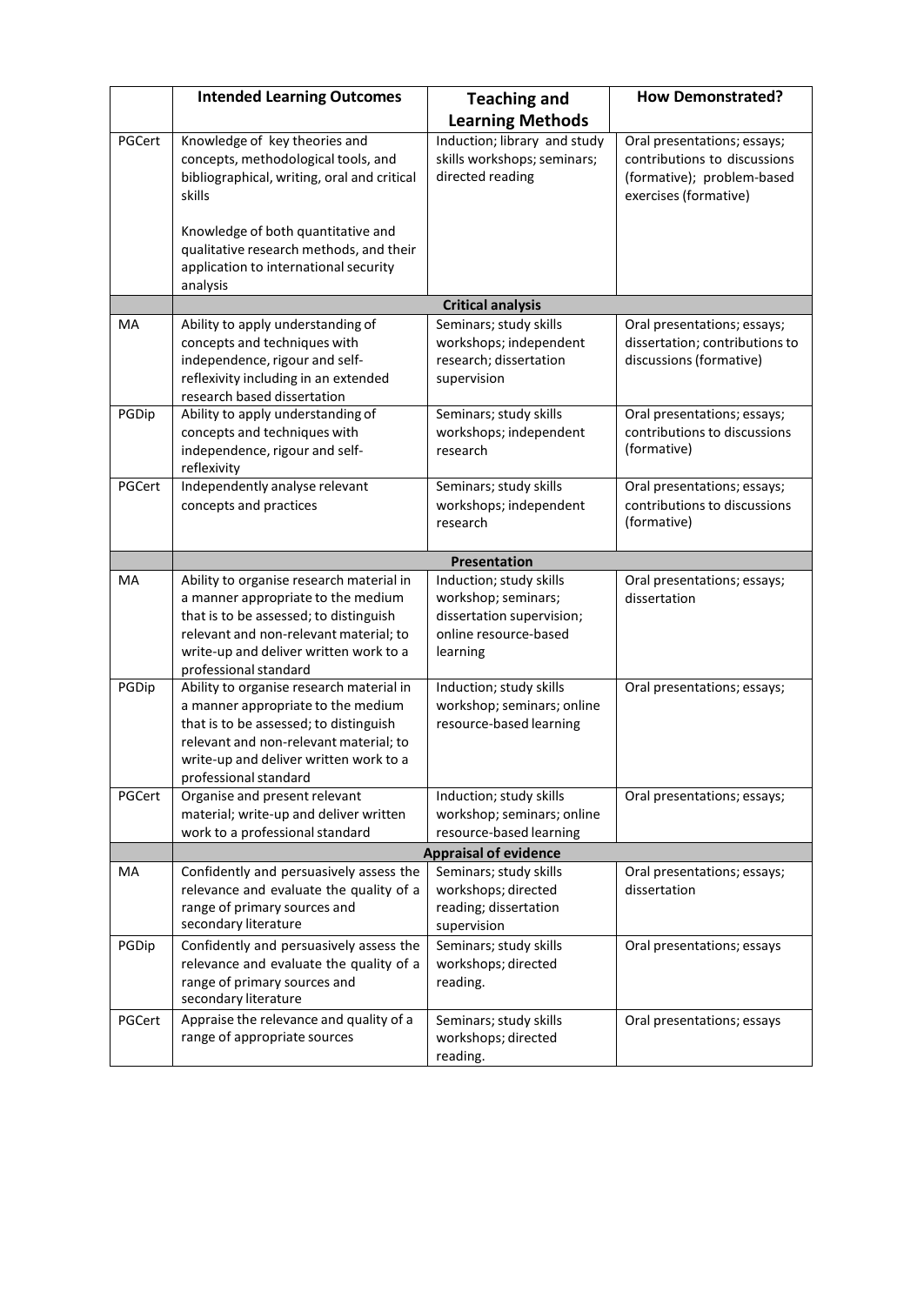|        | <b>Intended Learning Outcomes</b>                                                                                                                                                                                                                                                                                                                            | <b>Teaching and</b>                                                                                                        | <b>How Demonstrated?</b>                    |  |
|--------|--------------------------------------------------------------------------------------------------------------------------------------------------------------------------------------------------------------------------------------------------------------------------------------------------------------------------------------------------------------|----------------------------------------------------------------------------------------------------------------------------|---------------------------------------------|--|
|        |                                                                                                                                                                                                                                                                                                                                                              | <b>Learning Methods</b>                                                                                                    |                                             |  |
|        | (b) Transferable skills                                                                                                                                                                                                                                                                                                                                      |                                                                                                                            |                                             |  |
|        | <b>Research skills</b>                                                                                                                                                                                                                                                                                                                                       |                                                                                                                            |                                             |  |
| MA     | Ability to: plan research projects, and<br>locate, extract, produce and analyse<br>relevant evidence; conduct significant<br>background research and literature<br>surveys; organise and marshal evidence<br>and report on findings; analyse<br>complex ideas and competing<br>viewpoints; and construct informed<br>critical arguments at an advanced level | Induction; online resource-<br>based learning; study-skills<br>workshops; directed<br>reading; dissertation<br>supervision | Oral presentations; essays;<br>dissertation |  |
| PGDip  | Ability to: plan research projects, and<br>locate, extract, produce and analyse<br>relevant evidence; conduct significant<br>background research and literature<br>surveys; organise and marshal evidence<br>and report on findings; analyse<br>complex ideas and competing<br>viewpoints; and construct informed<br>arguments.                              | Induction; online resource-<br>based learning; study-skills<br>workshops; directed reading                                 | Oral presentations; essays                  |  |
| PGCert | Ability to: plan research projects;<br>organise and marshal evidence and<br>report on findings; and construct<br>informed arguments                                                                                                                                                                                                                          | Induction; online resource-<br>based learning; study-skills<br>workshops; directed reading                                 | Oral presentations; essays                  |  |
|        |                                                                                                                                                                                                                                                                                                                                                              | <b>Communication skills</b>                                                                                                |                                             |  |
| MA     | Ability to: deliver professional oral<br>presentations; respond with focus and<br>clarity to written or oral questions;<br>write clearly and concisely; make<br>effective use of graphical and statistical<br>summaries, where appropriate;<br>produce properly structured, clear<br>essays and dissertations                                                | Induction; study skills<br>workshop; seminars;<br>dissertation supervision                                                 | Oral presentations; essays;<br>dissertation |  |
| PGDip  | Ability to: deliver professional oral<br>presentations; respond with clarity to<br>written or oral questions; write clearly<br>and concisely; make effective use of<br>graphical and statistical summaries,<br>where appropriate; produce properly<br>structured, clear essays.                                                                              | Induction; study skills<br>workshop; seminars                                                                              | Oral presentations; essays                  |  |
| PGCert | Ability to: deliver professional oral<br>presentations; respond with clarity to<br>written or oral questions; write clearly;<br>make use of graphical and statistical<br>summaries, where appropriate;<br>produce properly structured essays.                                                                                                                | Induction; study skills<br>workshop; seminars                                                                              | Oral presentations; essays                  |  |
|        | Data presentation                                                                                                                                                                                                                                                                                                                                            |                                                                                                                            |                                             |  |
| MA     | Ability to synthesise research data and<br>present it coherently and effectively<br>using appropriate IT resources                                                                                                                                                                                                                                           | Seminars; directed reading;<br>online resource-based<br>learning; dissertation<br>supervision                              | Oral presentations; essays;<br>dissertation |  |
| PGDip  | Ability to synthesise research data and<br>present it coherently and effectively<br>using appropriate IT resources                                                                                                                                                                                                                                           | Seminars; directed reading;<br>online resource-based<br>learning                                                           | Oral presentations; essays                  |  |
| PGCert | Ability to present research data using<br>appropriate IT resources                                                                                                                                                                                                                                                                                           | Seminars; directed reading;<br>online resource-based<br>learning                                                           | Oral presentations; essays                  |  |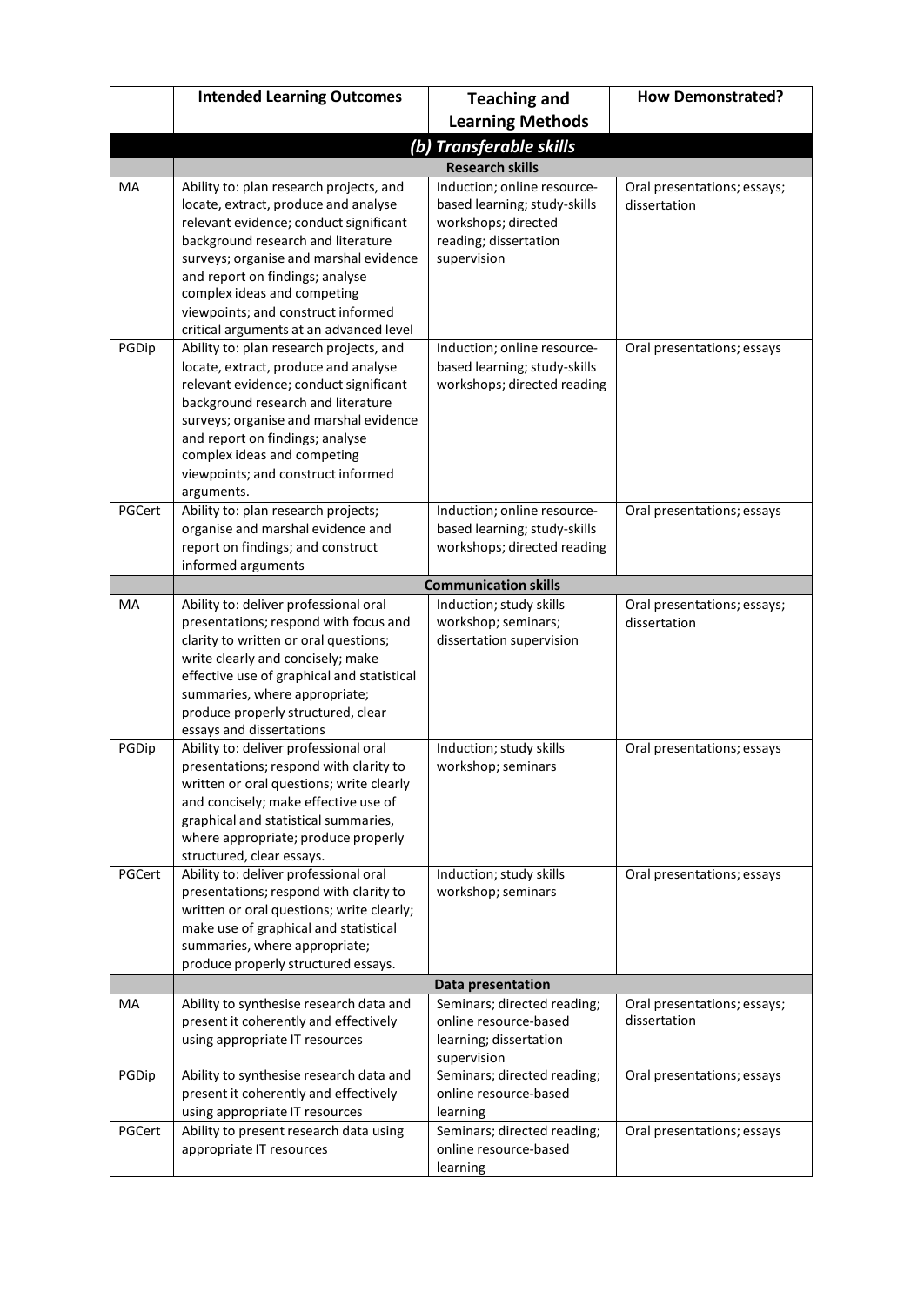|        | <b>Intended Learning Outcomes</b>                                                                                                                                                                               | <b>Teaching and</b>                                                                                              | <b>How Demonstrated?</b>                                                                     |  |  |
|--------|-----------------------------------------------------------------------------------------------------------------------------------------------------------------------------------------------------------------|------------------------------------------------------------------------------------------------------------------|----------------------------------------------------------------------------------------------|--|--|
|        |                                                                                                                                                                                                                 | <b>Learning Methods</b>                                                                                          |                                                                                              |  |  |
|        | <b>Information technology</b>                                                                                                                                                                                   |                                                                                                                  |                                                                                              |  |  |
| MA     | Advanced ability to retrieve and<br>present information using appropriate<br>information technology, for example,<br>bibliographic software, data archives,                                                     | Induction; study skills<br>workshop; online resource-<br>based learning                                          | Essays; dissertations;<br>problem-based exercises<br>(formative)                             |  |  |
| PGDip  | data analysis software<br>Advanced ability to retrieve and<br>present information using appropriate<br>information technology, for example,<br>bibliographic software, data archives,<br>data analysis software | Induction; study skills<br>workshop; online resource-<br>based learning                                          | Essays; problem-based<br>exercises (formative)                                               |  |  |
| PGCert | Ability to present information using<br>appropriate information technology,<br>for example, bibliographic software,<br>data archives, data analysis software                                                    | Induction; study skills<br>workshop; online resource-<br>based learning                                          | Essays; problem-based<br>exercises (formative)                                               |  |  |
|        |                                                                                                                                                                                                                 | <b>Problem solving</b>                                                                                           |                                                                                              |  |  |
| MA     | Ability to identify, investigate, analyse,<br>formulate and advocate solutions to<br>problems                                                                                                                   | Seminars; dissertation<br>supervision; online<br>resource-based learning.                                        | Essays; dissertations;<br>problem-based exercises<br>(formative)                             |  |  |
| PGDip  | Ability to identify, investigate, analyse,<br>formulate and advocate solutions to<br>problems                                                                                                                   | Seminars; online resource-<br>based learning.                                                                    | Essays; problem-based<br>exercises (formative)                                               |  |  |
| PGCert | Ability to identify and analyse relevant<br>problems and select between<br>appropriate responses                                                                                                                | Seminars; online resource-<br>based learning.                                                                    | Essays; problem-based<br>exercises (formative)                                               |  |  |
|        |                                                                                                                                                                                                                 | <b>Working relationships</b>                                                                                     |                                                                                              |  |  |
| MA     | Knowing how and when to draw on the<br>knowledge and expertise of others;<br>ability to contribute and comment on<br>ideas in seminar groups                                                                    | <b>Seminars</b>                                                                                                  | Seminar work                                                                                 |  |  |
| PGDip  | Knowing how and when to draw on the<br>knowledge and expertise of others;<br>ability to contribute and comment on<br>ideas in seminar groups                                                                    | Seminars                                                                                                         | Seminar work                                                                                 |  |  |
| PGCert | Knowing how and when to draw on the<br>knowledge and expertise of others;<br>ability to contribute and comment on<br>ideas in seminar groups                                                                    | Seminars                                                                                                         | Seminar work                                                                                 |  |  |
|        |                                                                                                                                                                                                                 | <b>Managing learning</b>                                                                                         |                                                                                              |  |  |
| MA     | Management of an extensive<br>literature and familiarisation with key<br>issues and concepts<br>Ability to plan and implement tasks<br>and manage work-loads                                                    | Induction; study skills<br>workshops; seminars;<br>dissertation supervision;<br>career development<br>programmes | Oral presentations; essays;<br>dissertation; personal<br>development planning<br>(formative) |  |  |
| PGDip  | Management of an extensive<br>literature and familiarisation with key<br>issues and concepts<br>Ability to plan and implement tasks<br>and manage work-loads                                                    | Induction; study skills<br>workshops; seminars; career<br>development programmes                                 | Oral presentations; essays;<br>personal development<br>planning (formative)                  |  |  |
| PGCert | Management of some literature and<br>familiarisation with key issues and<br>concepts<br>Ability to plan and implement tasks<br>and manage work-loads                                                            | Induction; study skills<br>workshops; seminars; career<br>development programmes                                 | Oral presentations; essays;<br>personal development<br>planning (formative)                  |  |  |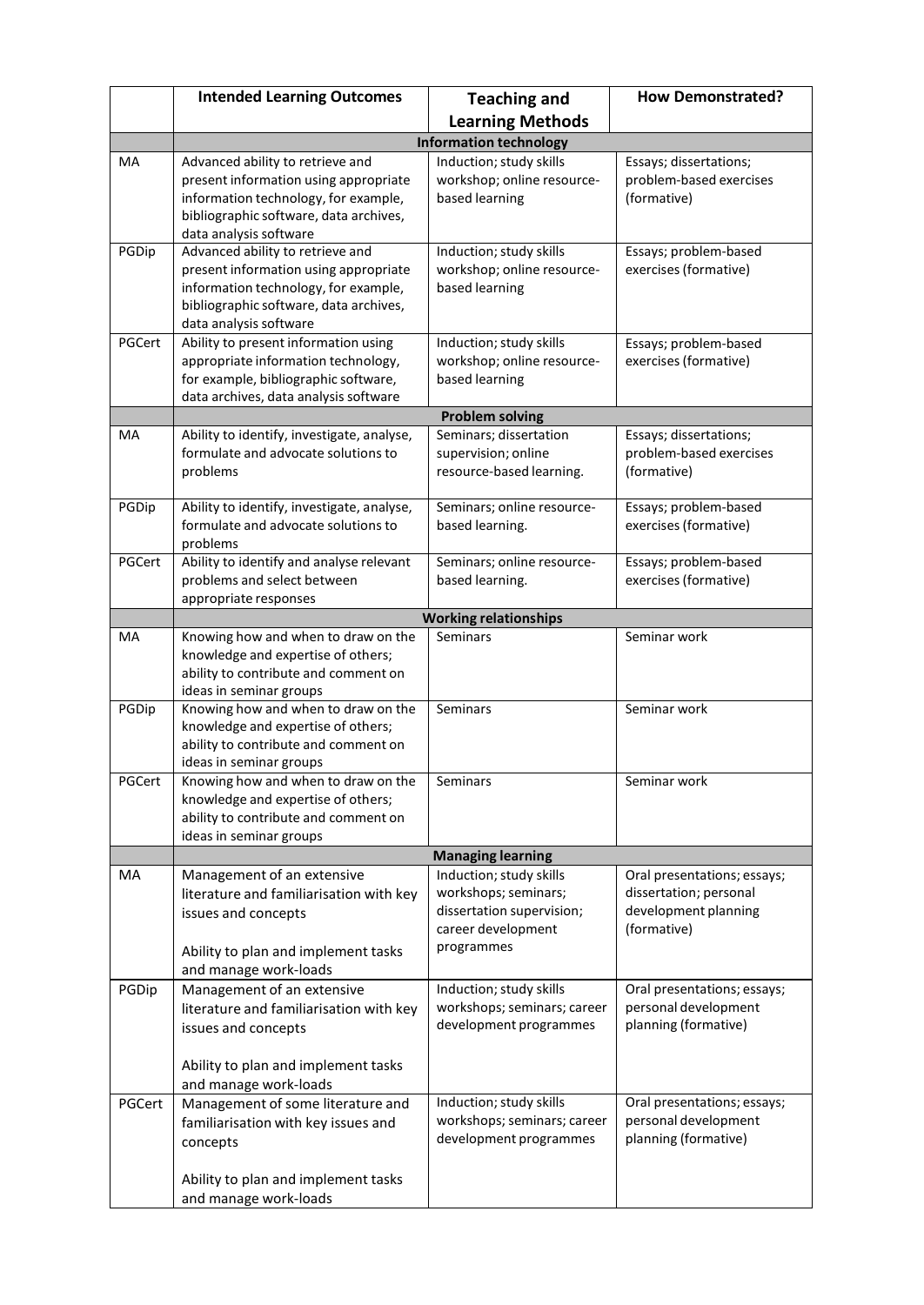|           | <b>Intended Learning Outcomes</b>   | <b>Teaching and</b>     | <b>How Demonstrated?</b> |  |
|-----------|-------------------------------------|-------------------------|--------------------------|--|
|           |                                     | <b>Learning Methods</b> |                          |  |
|           | Career management                   |                         |                          |  |
| <b>MA</b> | Ability to take charge of one's own | Personal Tutor System;  | Personal development     |  |
|           | progress and development            | PDP training (on-line)  | planning (formative)     |  |
|           | Reflection on one's strengths,      |                         |                          |  |
|           | interests, motivations and skills;  |                         |                          |  |
|           | recognition of one's achievements   |                         |                          |  |
| PGDip     | Ability to take charge of one's own | Personal Tutor System;  | Personal development     |  |
|           | progress and development            | PDP training (on-line)  | planning (formative)     |  |
|           | Reflection on one's strengths,      |                         |                          |  |
|           | interests, motivations and skills;  |                         |                          |  |
|           | recognition of one's achievements   |                         |                          |  |
| PGCert    | Ability to take charge of one's own | Personal Tutor System;  | Personal development     |  |
|           | progress and development            | PDP training (on-line)  | planning (formative)     |  |
|           |                                     |                         |                          |  |
|           | Reflection on one's strengths,      |                         |                          |  |
|           | interests, motivations and skills;  |                         |                          |  |
|           | recognition of one's achievements   |                         |                          |  |

### **10. Special features:**

The programme is designed to build on the university's Learning Innovation Strategy, and is subject to on-going collaborative development with Learning Design, CDDU, and BDRA. The programme is based on a social constructivist learning model and includes blended learning environments.

#### **11. Indications of programme quality:**

- Number one politics department in the 2009 and 2010 National Student Surveys;
- Considerable departmental experience in blended learning as a result of the development and success of our existing DL programmes;
- Presentations from current students and former students at national and international conferences;
- Regular progression of former students into academic posts and postdoctoral and research projects;
- Consistent, positive feedback from current and former students;
- Consistent positive feedback from external examiners.

#### **12. Scheme of Assessment**

Senate Regulation 6: Regulations governing taught postgraduate programmes of study applies:

**<http://www2.le.ac.uk/offices/sas2/regulations/documents/2012-13/senatereg6-pgt.pdf>**

#### **13. Progression points**

As defined in Senate Regulation 6: Regulations governing Taught Postgraduate Programmes of Study (see Senate Regulations)

In cases where a student has failed to meet a requirement to progress he or she will be required to withdraw from the course and a recommendation will be made to the Board of Examiners for an intermediate award where appropriate.

#### **14. Rules relating to re-sits or re-submissions:**